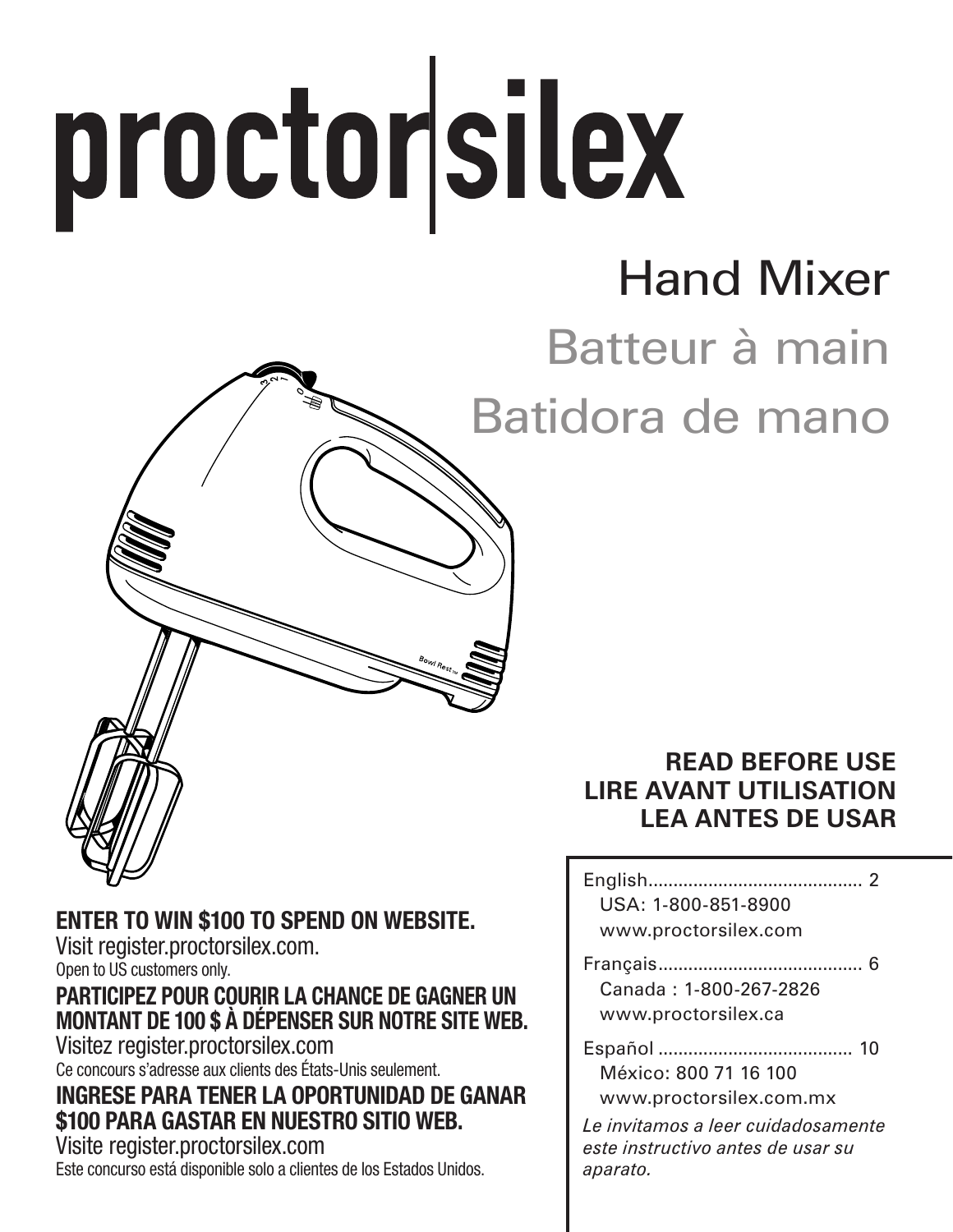# **IMPORTANT SAFEGUARDS**

When using electrical appliances, basic safety precautions should always be followed to reduce the risk of fire, electric shock, and/or injury to persons, including the following:

- **1.** Read all instructions.
- **2.** This appliance is not intended for use by persons with reduced physical, sensory, or mental capabilities, or lack of experience and knowledge, unless they are closely supervised and instructed concerning use of the appliance by a person responsible for their safety.
- **3.** This appliance shall not be used by children. Keep the appliance and its cord out of reach of children.
- **4.** Close supervision is necessary when any appliance is used near children. Children should be supervised to ensure that they do not play with the appliance.
- **5.** To protect against risk of electrical shock, do not put cord, plug, base, or motor in water or other liquid.
- **6.** Turn the appliance OFF(O), then unplug from outlet when not in use, before putting on or taking off parts, and before cleaning. To unplug, grasp the plug and pull from the outlet. Never pull from the power cord.
- **7.** Avoid contacting moving parts. Keep hands, hair, and clothing, as well as spatulas and other utensils, away from beaters during operation to reduce risk of injury to persons and/or damage to mixer.
- **8.** Remove beaters from mixer before washing.
- **9.** Do not let cord hang over edge of table or counter or touch hot surfaces, including stove
- **10.** Do not operate any appliance with a damaged supply cord or plug, or after the appliance malfunctions or has been dropped or damaged in any manner. Supply cord replacement and repairs must be conducted by the manufacturer, its service agent, or similarly qualified persons in order to avoid a hazard. Call the provided customer service number for information on examination, repair, or adjustment.
- **11.** The use of attachments not recommended or sold by the appliance manufacturer may cause fire, electric shock, or injury.
- **12.** Do not use outdoors.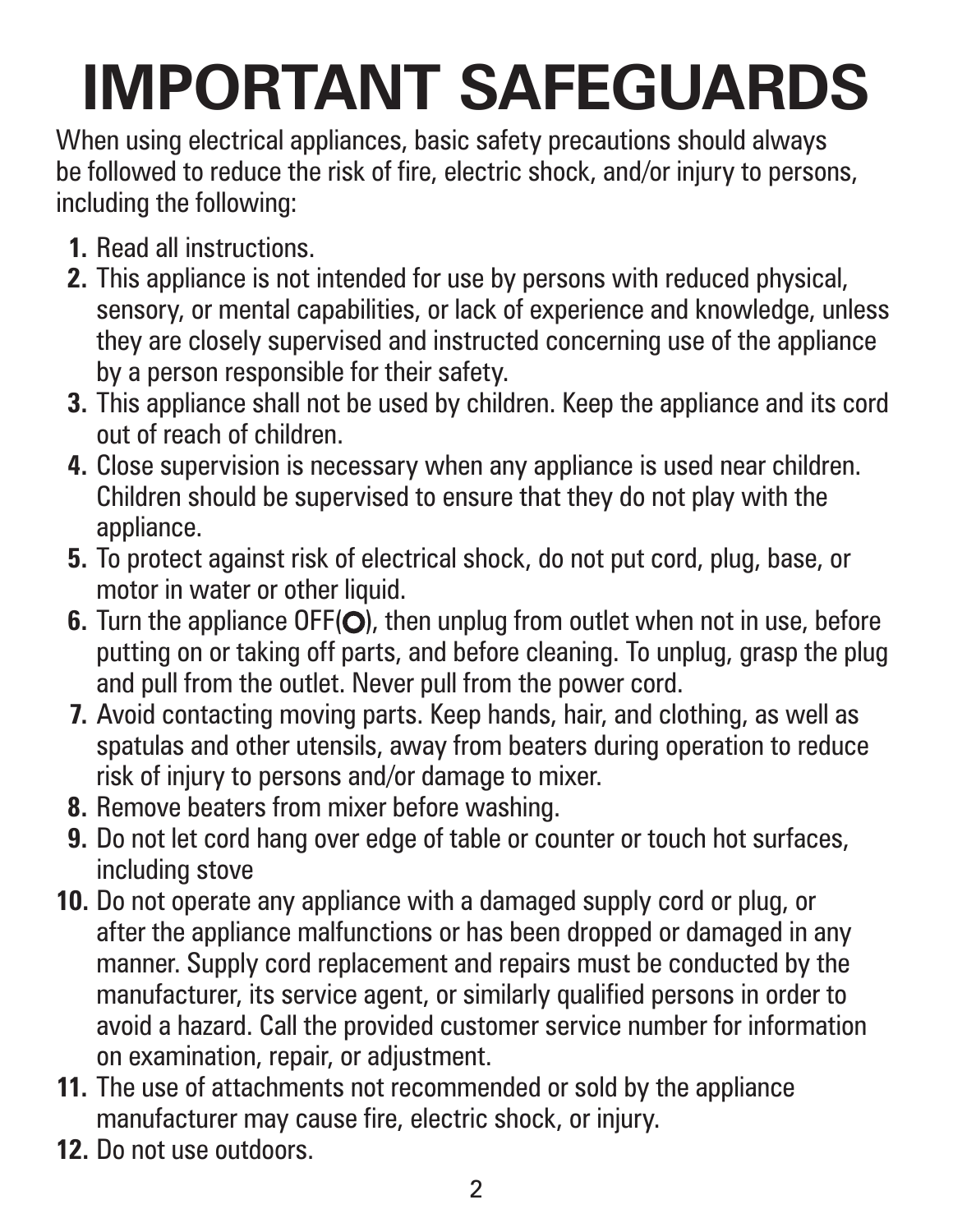- **13.** Do not place on or near a hot gas or electric burner, or in a heated oven.
- **14.** Check that the appliance is OFF (O) before plugging cord into wall outlet. To disconnect, turn the control to OFF  $\langle \bigcirc \rangle$ ; then remove plug from wall outlet. To unplug, grasp the plug and pull from the outlet. Never pull from the power cord.
- **15.** Do not use appliance for other than intended purpose.
- **16. CAUTION!** In order to avoid a hazard due to inadvertent resetting of the thermal cut-out, this appliance must not be supplied through an external switching device, such as a timer, or connected to a circuit that is regularly switched on and off by the utility.

# **SAVE THESE INSTRUCTIONS**

#### **Other Consumer Safety Information**

#### **This appliance is intended for household use only.**

**A WARNING Electrical Shock Hazard:** This appliance is provided with a polarized plug (one wide blade) to reduce the risk of electric shock. The plug fits only one way into a polarized outlet. Do not defeat the safety purpose of the plug by modifying the plug in any way or by using an adapter. If the plug does not fit fully into the outlet, reverse the plug. If it still does not fit, have an electrician replace the outlet.

The length of the cord used on this appliance was selected to reduce the hazards of becoming tangled in or tripping over a longer cord. If a longer cord is necessary, an approved extension cord may be used. The electrical rating of the extension cord must be equal to or greater than the rating of the appliance. Care must be taken to arrange the extension cord so that it will not drape over the countertop or tabletop where it can be pulled on by children or accidentally tripped over.

**A CAUTION Moving Parts Hazard.** To reduce the risk of personal injury, always unplug mixer before inserting or removing beaters.

#### **Wattage/Peak Power Information**

The marked rating of the hand mixer is determined by Underwriters Laboratories as the maximum stabilized power consumption of the hand mixer at high speed under a loaded condition. Peak power is an average of the maximum wattage a hand mixer may consume during initial operation at high speed.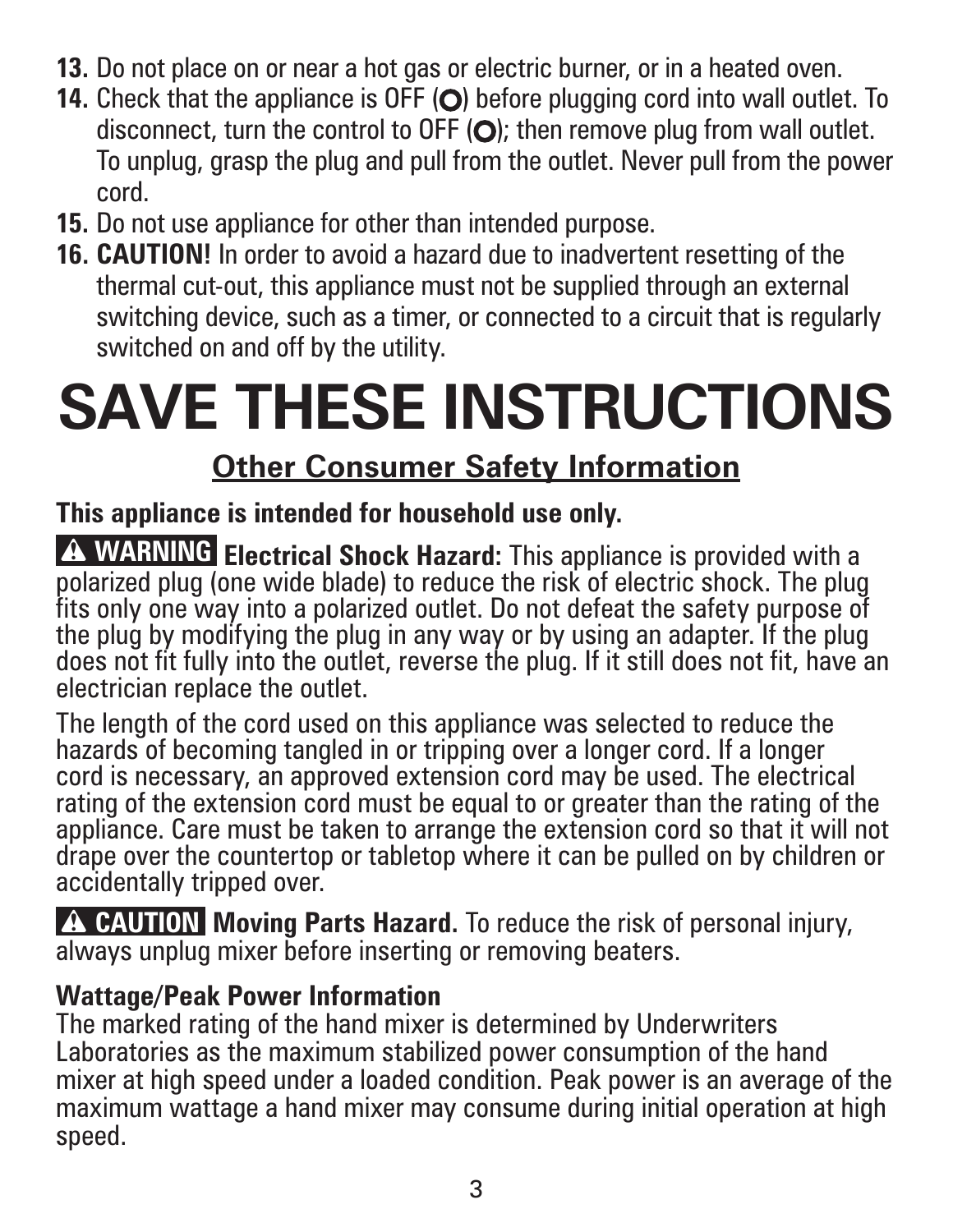## Parts and Features

**Before first use:** Wash the Beaters in hot, soapy water. Rinse and dry.

To order parts: US: 1.800.851.8900 www.proctorsilex.com Canada: 1.800.267.2826 Mexico: 800 71 16 100

- **1.** Speed Control (ON/ OFF) (I/O) and Eiect
- **2.** Beaters
- **3.** Mixer Body
- **4.** Bowl Rest™

# How to Use Your Mixer

- **1.** Make sure Mixer is unplugged and Speed Control is set to OFF (O). Insert Beaters into proper openings on bottom of Mixer. Push to click into place.
- **2.** Plug into outlet. Lower Beaters into bowl with ingredients.
- **3.** Move Speed Control to desired speed, starting at 1 and increasing speed if necessary.

#### **Mixing Guide**

| <b>SPEED</b> | <b>FUNCTION</b>                                               |
|--------------|---------------------------------------------------------------|
| O            | OFF and/or Eject                                              |
|              | LOW: folding/mixing dry<br>ingredients, muffins, quick breads |
| 2            | To cream butter and sugar, and<br>most cookie dough           |
| 3            | <b>MEDIUM:</b> most packaged cake<br>mixes                    |
| 4            | Frosting and mashed potatoes                                  |
| 5            | <b>HIGH:</b> beating egg whites and<br>whipping cream         |

#### **Bowl Rest**™

Use the Bowl Rest while adding ingredients or checking a recipe. To use, turn Mixer OFF  $\overline{O}$  and then set the Mixer on the edge of the bowl.

#### **NOTES:**

- **•** Never use Bowl Rest when Mixer is on.
- **•** Do not use Bowl Rest on small or plastic mixing bowls.
- **•** Do not lean Beaters against side of bowl.
- 
- **4.** When finished mixing, move Speed Control to OFF  $(O)$  and unplug Mixer.
- **5.** To eject Beaters, set Speed Control to  $OFF(O)$ , and push straight down on the Speed Control.

**NOTE:** Always unplug Mixer before attempting to remove Attachments.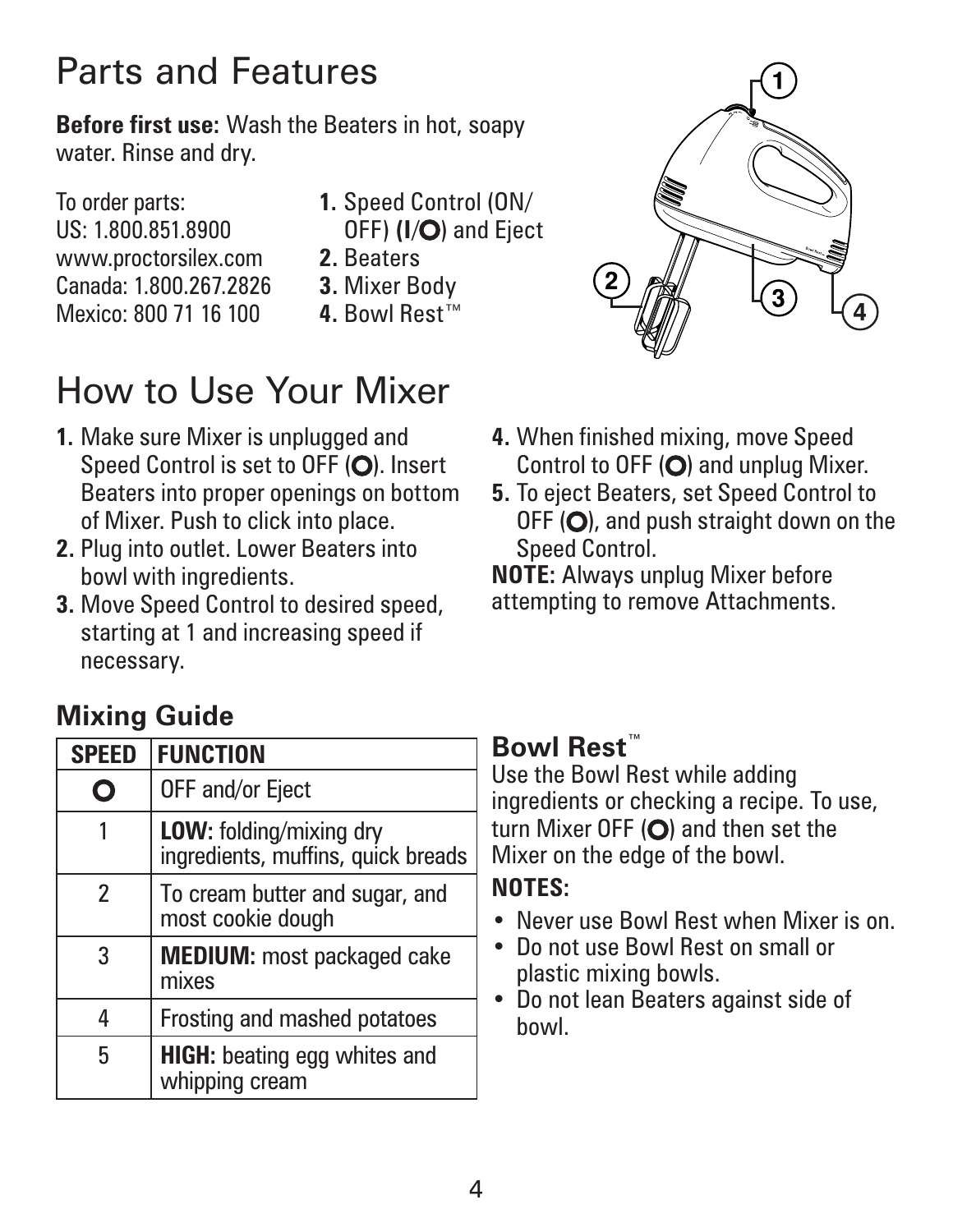## Care and Cleaning

**A WARNING Electrical Shock Hazard.** Disconnect power before cleaning. Do not immerse mixer, cord, or plug in any liquid.

- **1.** Make sure Mixer is unplugged before cleaning.
- **2.** Wash Beaters in hot, soapy water. Rinse and dry. Or, wash in dishwasher, top-rack only. DO NOT use the "SANI" setting when washing in the dishwasher. "SANI" cycle temperatures

could damage your product.

**3.** Wipe Mixer Body with a soft, damp cloth or sponge and dry. If necessary, use a nonabrasive cleanser.

## Limited Warranty

This warranty applies to products purchased and used in the U.S. and Canada. This is the only express warranty for this product and is in lieu of any other warranty or condition.

This product is warranted to be free from defects in material and workmanship for a period of three (3) years from the date of original purchase. During this period, your exclusive remedy is repair or replacement of this product or any component found to be defective, at our option; however, you are responsible for all costs associated with returning the product to us and our returning a product or component under this warranty to you. If the product or component is no longer available, we will replace with a similar one of equal or greater value.

This warranty does not cover glass, filters, wear from normal use, use not in conformity with the printed directions, or damage to the product resulting from accident, alteration, abuse, or misuse. This warranty extends only to the original consumer purchaser or gift recipient. Keep the original sales receipt, as proof of purchase is required to make a warranty claim. This warranty is void if the product is used for other than single-family household use or subjected to any voltage and waveform other than as specified on the rating label (e.g.,  $120V \sim 60$  Hz).

We exclude all claims for special, incidental, and consequential damages caused by breach of express or implied warranty. All liability is limited to the amount of the purchase price. **Every implied warranty, including any statutory warranty or condition of merchantability or fitness for a particular purpose, is disclaimed except to the extent prohibited by law, in which case such warranty or condition is limited to the duration of this written warranty.** This warranty gives you specific legal rights. You may have other legal rights that vary depending on where you live. Some states or provinces do not allow limitations on implied warranties or special, incidental, or consequential damages, so the foregoing limitations may not apply to you.

To make a warranty claim, do not return this appliance to the store. Please call 1.800.851.8900 in the U.S. or 1.800.267.2826 in Canada or visit proctorsilex.com in the U.S. or proctorsilex.ca in Canada. For faster service, locate the model, type, and series numbers on your appliance.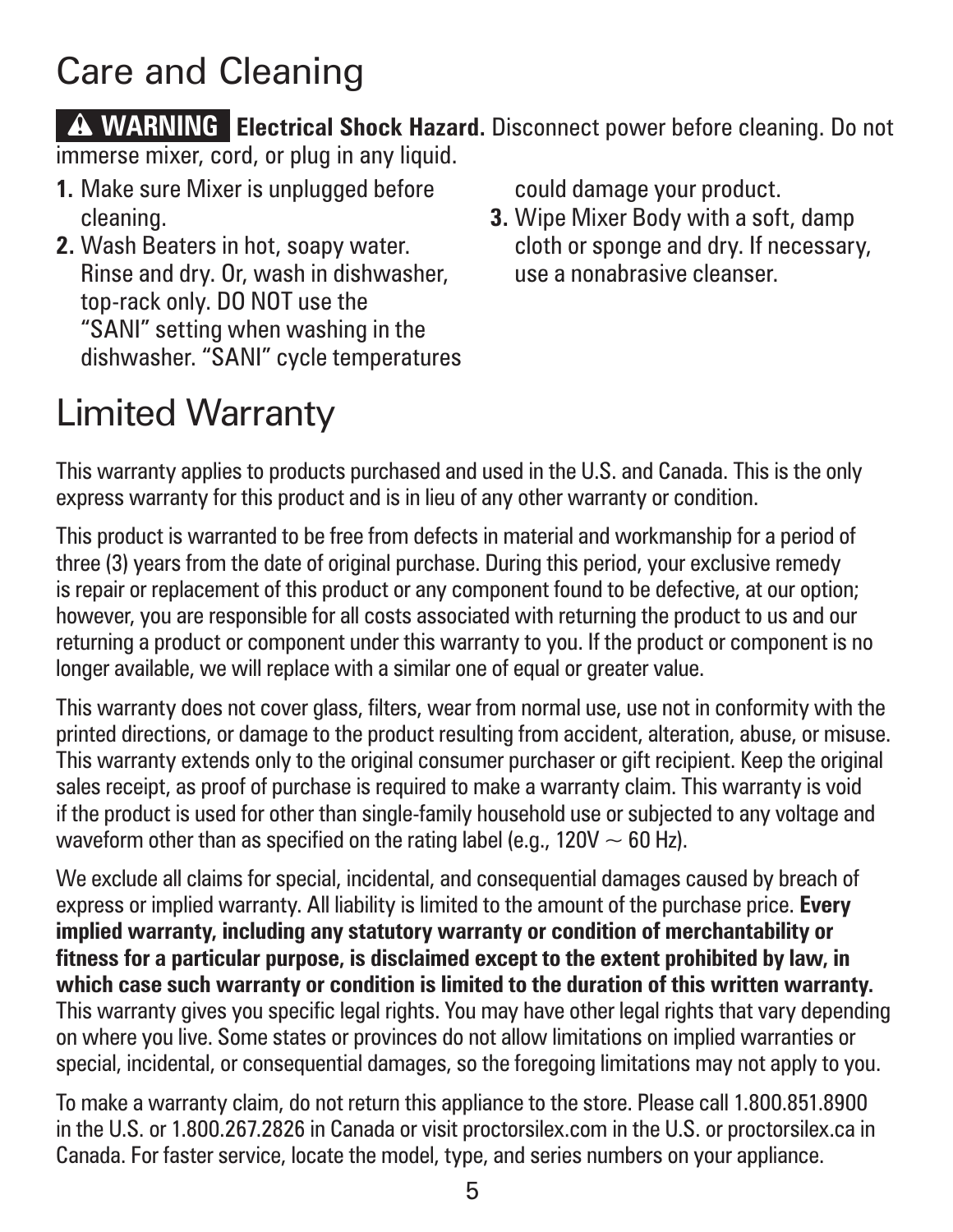# **PRÉCAUTIONS IMPORTANTES**

Pour utiliser un appareil électroménager, vous devez toujours prendre des mesures élémentaires de sécurité pour réduire le risqued'incendie, d'électrocution et/ou de blessure corporelle, en particulier les mesures suivantes :

- **1.** Lire toutes les instructions.
- **2.** Cet appareil n'est pas destiné à être utilisé par des personnes dont les capacités physiques, sensorielles ou mentales sont réduites, ou manquant d'expérience et de connaissance, sauf si elles sont étroitement surveillées et instruites sur l'utilisation de l'appareil par une personne responsable de leur sécurité.
- **3.** Cet appareil ne devrait pas être utilisé par des enfants. Garder l'appareil et son cordon hors de la portée des enfants.
- **4.** Une surveillance étroite est requise pour tout appareil utilisé près des enfants. Surveiller que les enfants ne jouent pas avec l'appareil.
- **5.** Pour éviter les risques d'électrocution, ne pas immerger le cordon, la fiche, la base ou le moteur dans l'eau ou tout autre liquide.
- 6. Fermer l'appareil (O), puis le débrancher de la prise lorsqu'il n'est pas utilisé, avant d'assembler ou de désassembler des pièces ou avant de le nettoyer. Pour le débrancher, tenir la fiche et la retirer de la prise. Ne jamais tirer sur le cordon.
- **7.** Éviter le contact avec les pièces mobiles. Garder les mains, les cheveux et les vêtements, de même que les spatules et autres ustensiles, loin des fouets durant l'opération pour réduire le risque de blessure aux personnes et/ou des dommages au batteur.
- **8.** Enlever les fouets du batteur avant le lavage.
- **9.** Ne pas laisser pendre le cordon de la table ou du comptoir et éviter tout contact entre le cordon et les surfaces chaudes incluant la cuisinière.
- **10.** Ne pas faire fonctionner un appareil électroménager avec un cordon ou une fiche endommagée, ou lorsque l'appareil ne fonctionne pas bien ou a été échappé ou endommagé d'une manière quelconque. Le remplacement et la réparation du cordon d'alimentation doivent être faits par le fabricant, son agent de service ou toute personne qualifiée de façon à éviter tout danger. Appeler le numéro de service à la clientèle fourni pour des renseignements concernant l'examen, la réparation ou l'ajustement.
- **11.** L'utilisation d'accessoires non recommandés par le fabricant ou vendus par le fabricant de l'appareil peut causer des blessures.
- **12.** Ne pas utiliser à l'extérieur.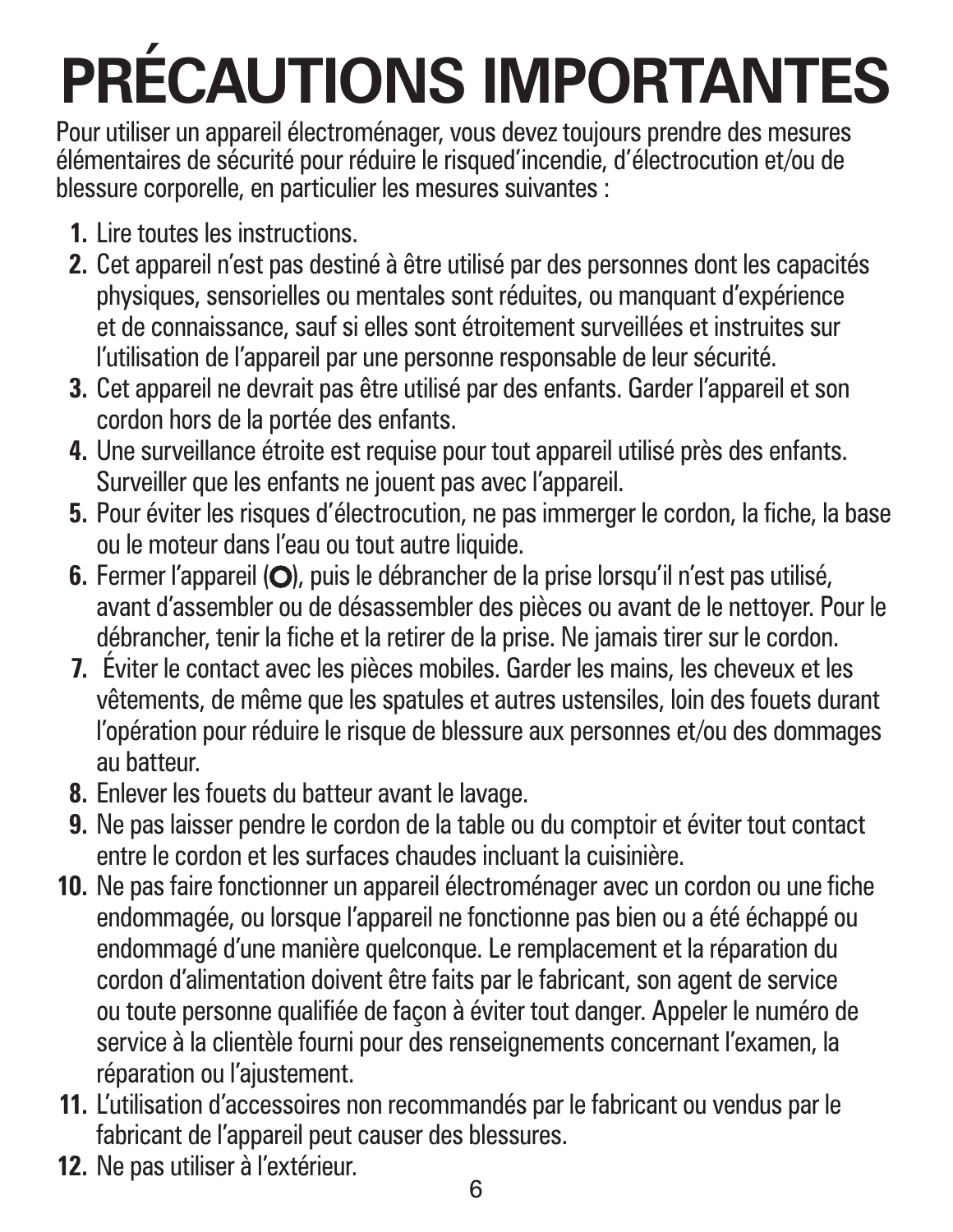- **13.** Ne placer jamais votre appareil électroménager à proximité ou sur un brûleur électrique ou à gaz chaud ou dans un four chaud.
- **14.** S'assurer que l'appareil est OFF (O/arrêt) avant de brancher la fiche dans la prise de courant. Pour débrancher, tourner la commande à et mettre à OFF (O/arrêt) puis débrancher la fiche de la prise de courant. Pour débrancher, saisir la fiche et la retirer de la prise. Ne pas tirer sur le cordon d'alimentation.
- **15.** N'utiliser cet appareil que pour les fonctions auxquelles il est destiné.
- **16. ATTENTION !** Afin d'éviter un danger découlant d'une réinitialisation accidentelle du rupteur thermique, se dispositif ne doit pas être alimenté par l'entremise d'un appareil de connexion externe, comme une minuterie, ou connecté à un circuit qui est régulièrement mis sous et hors tension par le service public.

# **CONSERVER CES INSTRUCTIONS Autres consignes de sécurité pour le consommateur**

**Cet appareil est destiné à un usage domestique uniquement.**

**AVERTISSEMENT** Risque de choc électrique : Cet appareil est fourni avec une fiche polarisée (une broche large) pour réduire le risque d'électrocution. Cette fiche n'entre que dans un seul sens dans une prise polarisée. Ne contrecarrez pas l'objectif sécuritaire de cette fiche en la modifiant de quelque manière que ce soit ou en utilisant un adaptateur. Si vous ne pouvez pas insérer complètement la fiche dans la prise, inversez la fiche. Si elle refuse toujours de s'insérer, faire remplacer la prise par un électricien.

La longueur du cordon installé sur cet appareil a été sélectionnée afin de réduire les risques d'enchevêtrement ou de faux pas causés par un fil trop long. L'utilisation d'une rallonge approuvée est permise si le cordon est trop court. Les caractéristiques électriques de la rallonge doivent être équivalentes ou supérieures aux caractéristiques de l'appareil. Prendre toutes les précautions nécessaires pour installer la rallonge de manière à ne pas la faire courir sur le comptoir ou sur une table pour éviter qu'un enfant ne tire sur le cordon ou trébuche accidentellement.

w **ATTENTION Risque de pièces en mouvement.** Pour réduire le risque de blessure personnelle, toujours débrancher le batteur avant d'insérer ou d'enlever les fouets.

#### **Renseignements sur la puissance/puissance de crête**

La notation marquée du batteur à main est déterminée par le Underwriters Laboratories comme la consommation stabilisée maximum de puissance du batteur à grande vitesse dans des conditions de charge.

La puissance de crête est la puissance maximum moyenne consommée par le batteur pendant son fonctionnement initialà grande vitesse.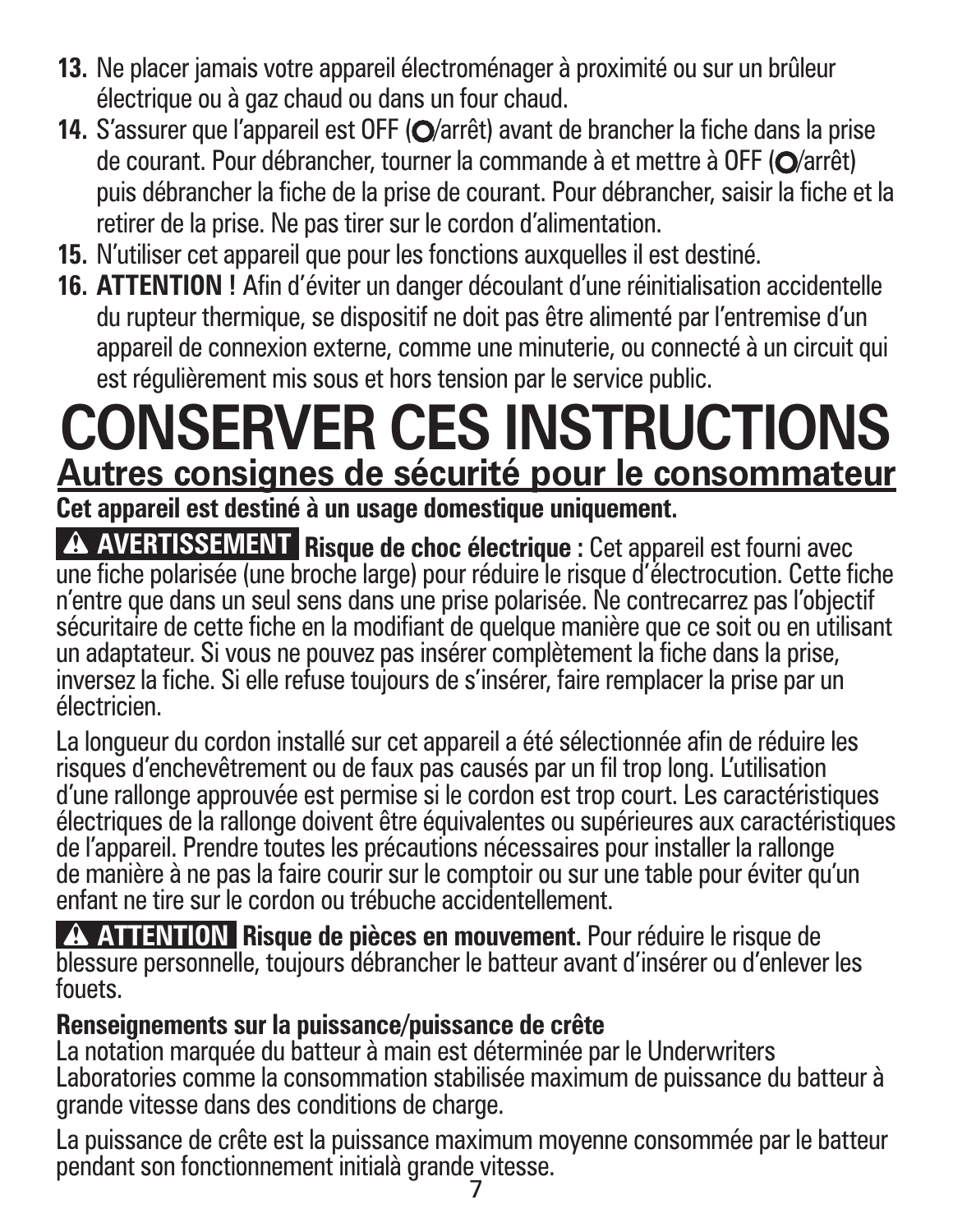## Pièces et caractéristiques

#### **Avant la première utilisation : 1.** Commande de vitesse

Laver les fouets à l'eau chaude savonneuse. Rincer et sécher.

Pour commander des pièces : www.proctorsilex.ca Canada : 1.800.267.2826

- (ON/OFF [marche/arrêt]) **(I**/ ) et d'éjection
- **2.** Fouets
- **3.** Boîtier du batteur
- **4.** Appui Bowl Rest™ (support de bol)



# Comment utiliser votre batteur à main

- **1.** S'assurer que le batteur à main est débranché et que la commande de vitesse est à la position OFF (O/arrêt). Insérer les fouets dans les bonnes ouvertures en bas du batteur. Pousser pour cliquer en place.
- **2.** Brancher dans la prise de courant. Insérer les fouets dans le bol avec les ingrédients.
- **3.** Placer le contrôle de vitesse à la vitesse désirée. Commencer à 1 et augmenter

#### **Guide général pour battre**

| <b>VITESSE</b> | <b>FONCTION</b>                                                                                              |
|----------------|--------------------------------------------------------------------------------------------------------------|
|                | OFF (O/arrêt) et/ou pour éjecter<br>les fouets                                                               |
|                | <b>LOW</b> (basse) vitesse lente pour<br>mélanger des ingrédients secs, des<br>muffins ou des pains éclairs. |
| 2              | Pour mélanger le beurre et le sucre;<br>la plupart des mélanges à biscuits                                   |
| 3              | <b>MEDIUM</b> (moyen) vitesse<br>moyenne pour la plupart des<br>mélanges à gâteaux en paquets                |
| 4              | Glaçage et pommes de terre pilées                                                                            |
| 5              | <b>HIGH</b> (élevée) vitesse rapide pour<br>battre la crème                                                  |

jusqu'à la vitesse désirée.

- **4.** Dès la fin de l'utilisation, mettre la commande de vitesse à la position OFF (O/arrêt) et débrancher la fiche du batteur.
- **5.** Pour éjecter les fouets, avec la commande de vitesse à OFF (O/arrêt), et appuyez directement sur la commande de vitesse.

**REMARQUE :** Toujours débrancher le batteur à main avant de retirer les fouets.

#### **Bowl Rest™(support de bol)**

Utiliser le Bowl Rest pour ajouter des ingrédients ou pour vérifier une recette. Pour utiliser, turn Mixer OFF  $($  $)$ , puis faites reposer le batteur sur le rebord du bol.

#### **REMARQUES :**

- **•** N'utilisez jamais le Bowl Rest quand le batteur est en marche.
- **•** N'utilisez jamais le Bowl Rest sur des petits ou des bols en matière plastique.
- **•** Ne pas appuyer les fouets contre les bords du bol.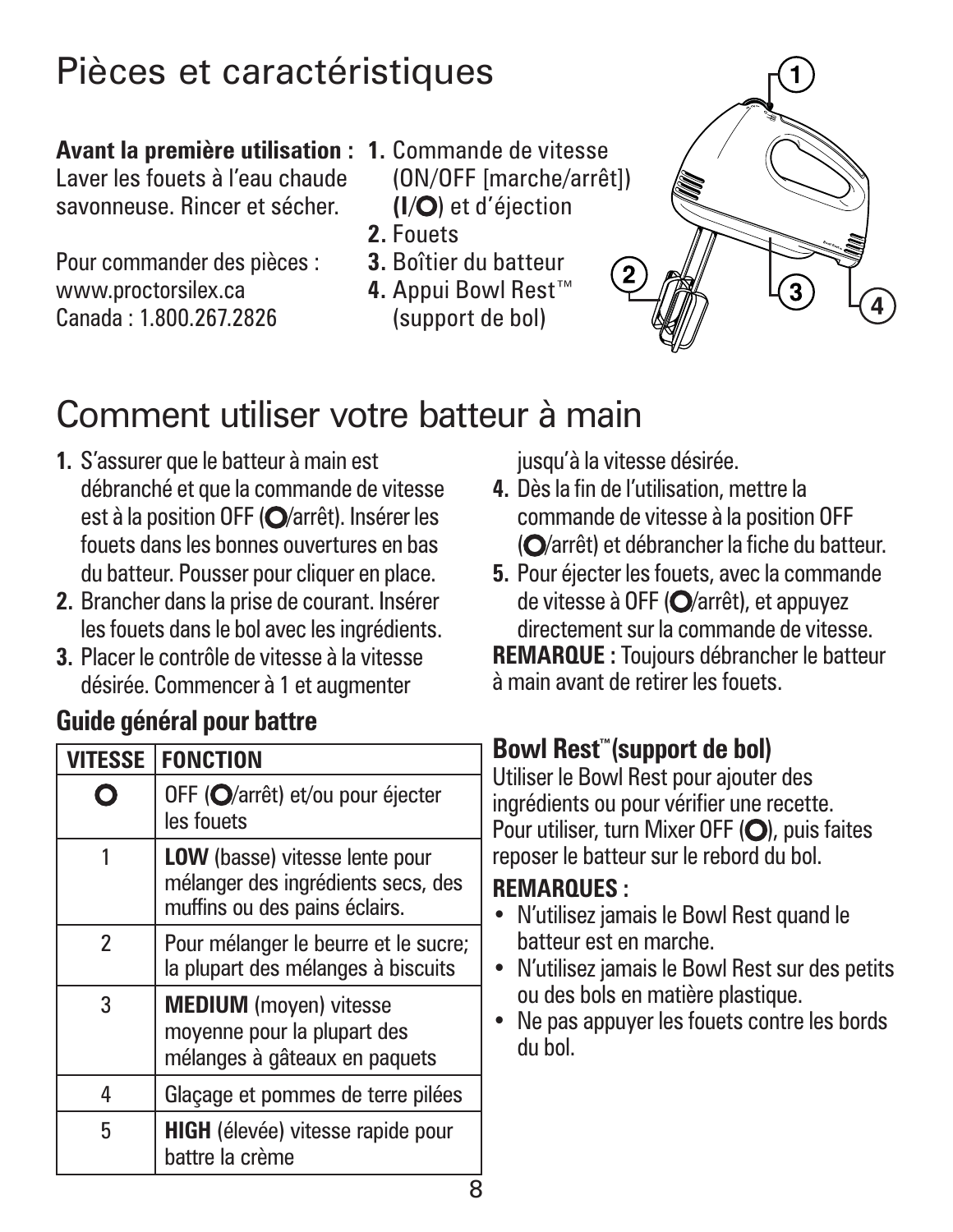# Entretien et nettoyage

**A AVERTISSEMENT** Risque du choc électrique. Débrancher l'appareil avant le nettoyage. Ne pas immerger le batteur, le cordon et la fiche dans aucun liquide.

- **1.** S'assurer que le batteur est débranché avant nettoyage.
- **2.** Laver les accessoires de l'eau chaude savonneuse. Rincer et sécher. Ou, laver au lave-vaisselle, dans le panier du haut seulement. NE PAS utiliser le réglage "SANI" du cycle "SANI" peuvent endommager le produit.
- **3.** Essuyer le boîtier du batteaur à l'aide d'un chiffon ou d'une éponge douce et humide et essuyer pour sécher. Au besoin, utiliser un nettoyant doux non abrasif.

# Garantie limitée

Cette garantie s'applique aux produits achetés et utilisées aux É.-U. et au Canada. C'est la seule garantie expresse pour ce produit et est en lieu et place de tout autre garantie ou condition.

Ce produit est garanti contre tout défaut de matériaux et de main-d'oeuvre pour une période de trois (3) ans à compter de la date d'achat d'origine. Au cours de cette période, votre seul recours est la réparation ou le remplacement de ce produit ou tout composant s'avérant défectueux, à notre gré, mais vous êtes responsable de tous les coûts liés à l'expédition du produit et le retour d'un produit ou d'un composant dans le cadre de cette garantie. Si le produit ou un composant n'est plus offert, nous le remplacerons par un produit similaire de valeur égale ou supérieure.

Cette garantie ne couvre pas le verre, les filtres, l'usure d'un usage normal, l'utilisation non conforme aux directives imprimées, ou des dommages au produit résultant d'un accident, modification, utilisation abusive ou incorrecte. Cette garantie s'applique seulement à l'acheteur original ou à la personne l'ayant reçu en cadeau. La présentation du reçu de vente d'origine comme preuve d'achat est nécessaire pour faire une réclamation au titre de cette garantie. Cette garantie s'annule si le produit est utilisé autrement que par une famille ou si l'appareil est soumis à toute tension ou forme d'onde différente des caractéristiques nominales précisées sur l'étiquette (par ex. : 120 V  $\sim$  60 Hz).

Nous excluons toutes les réclamations au titre de cette garantie pour les dommages spéciaux, consécutifs et indirects causés par la violation de garantie expresse ou implicite. Toute responsabilité est limitée au prix d'achat. **Chaque garantie implicite, y compris toute garantie ou condition de qualité marchande ou d'adéquation à un usage particulier, est exonérée, sauf dans la mesure interdite par la loi, auquel cas la garantie ou condition est limitée à la durée de cette garantie écrite.** Cette garantie vous donne des droits légaux précis. Vous pouvez avoir d'autres droits qui varient selon l'endroit où vous habitez. Certaines provinces ne permettent pas les limitations sur les garanties implicites ou les dommages spéciaux ou indirects de telle sorte que les limitations ci-dessus ne s'appliquent peut-être pas à votre cas.

Ne pas retourner cet appareil au magasin lors d'une réclamation au titre de cette garantie. Téléphoner au 1.800.851.8900 aux É.-U. ou au 1.800.267.2826 au Canada ou visiter le site internet www.proctorsilex.com aux É.-U. ou www.proctorsilex.ca au Canada. Pour un service plus rapide, trouvez le numéro de modèle, le type d'appareil et les numéros de série sur votre appareil.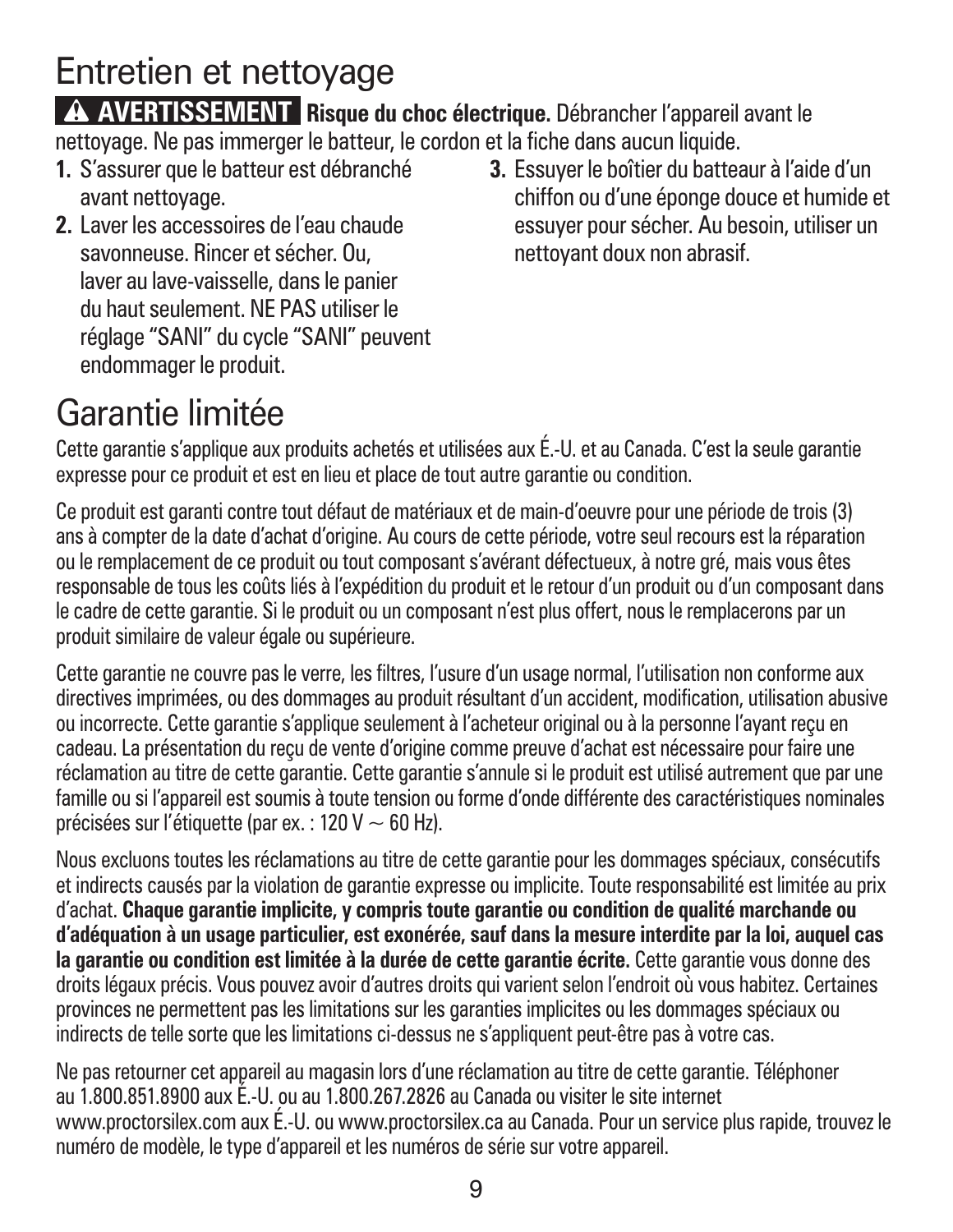# **SALVAGUARDIAS IMPORTANTES**

Cuando utilice aparatos eléctricos, siempre deben seguirse precauciones de seguridad básicas a fin de reducir el riesgo de incendio, descarga eléctrica, y/o lesiones a personas, incluyendo las siguientes:

- **1.** Lea todas las instrucciones.
- **2.** Este aparato no se destina para utilizarse por personas cuyas capacidades físicas, sensoriales o mentales sean diferentes o estén reducidas, o carezcan de experiencia o conocimiento, a menos que dichas personas reciban una supervisión o capacitación para el funcionamiento del aparato por una persona responsable de su seguridad.
- **3.** Este electrodoméstico no debe ser utilizado por niños. Mantenga el electrodoméstico y su cable fuera del alcance de los niños.
- **4.** Se requiere de una estrecha supervisión cuando el aparato se use por o cerca de niños. Los niños deben supervisarse para asegurar que ellos no empleen los aparatos como juguete.
- **5.** Verifique que el voltaje de su instalación corresponda con el del producto.
- **6.** Para protegerse contra un riesgo de descarga eléctrica, no ponga el cable, enchufe, base o motor en agua o cualquier otro líquido.
- **7.** APAGUE el electrodoméstico (O) y, después, desenchúfelo del tomacorriente cuando no esté en uso, antes de armar o desarmar piezas y antes de limpiarlo. Para desenchufarlo, tome el enchufe y retírelo del tomacorriente. Nunca tire del cable eléctrico.
- **8.** Evite todo contacto con piezas móviles. Mantenga las manos, el cabello y la ropa, así como las espátulas y otros utensilios lejos de las aspas durante la operación para reducir el riesgo de lesiones a personas y/o averías en la batidora.
- **9.** Saque las aspas de la batidora antes de lavarlos.
- **10.** No deje que el cable cuelgue del borde de la mesa o cubierta, o toque superficies calientes, incluyendo la estufa.
- **11.** No opere ningún aparato con cables o enchufe dañados o después de que el aparato funcione mal o se caiga o dañe de cualquier manera. El reemplazo del cable de suministro y las reparaciones deben ser efectuadas por el fabricante, su agente de servicio, o personas igualmente calificadas para poder evitar un peligro. Llame al número de servicio al cliente proporcionado para información sobre examinación, reparación o ajuste.
- **12.** El uso de aditamentos no recomendados o vendidos por el fabricante del aparato pueden causar un riesgo de lesiones personales.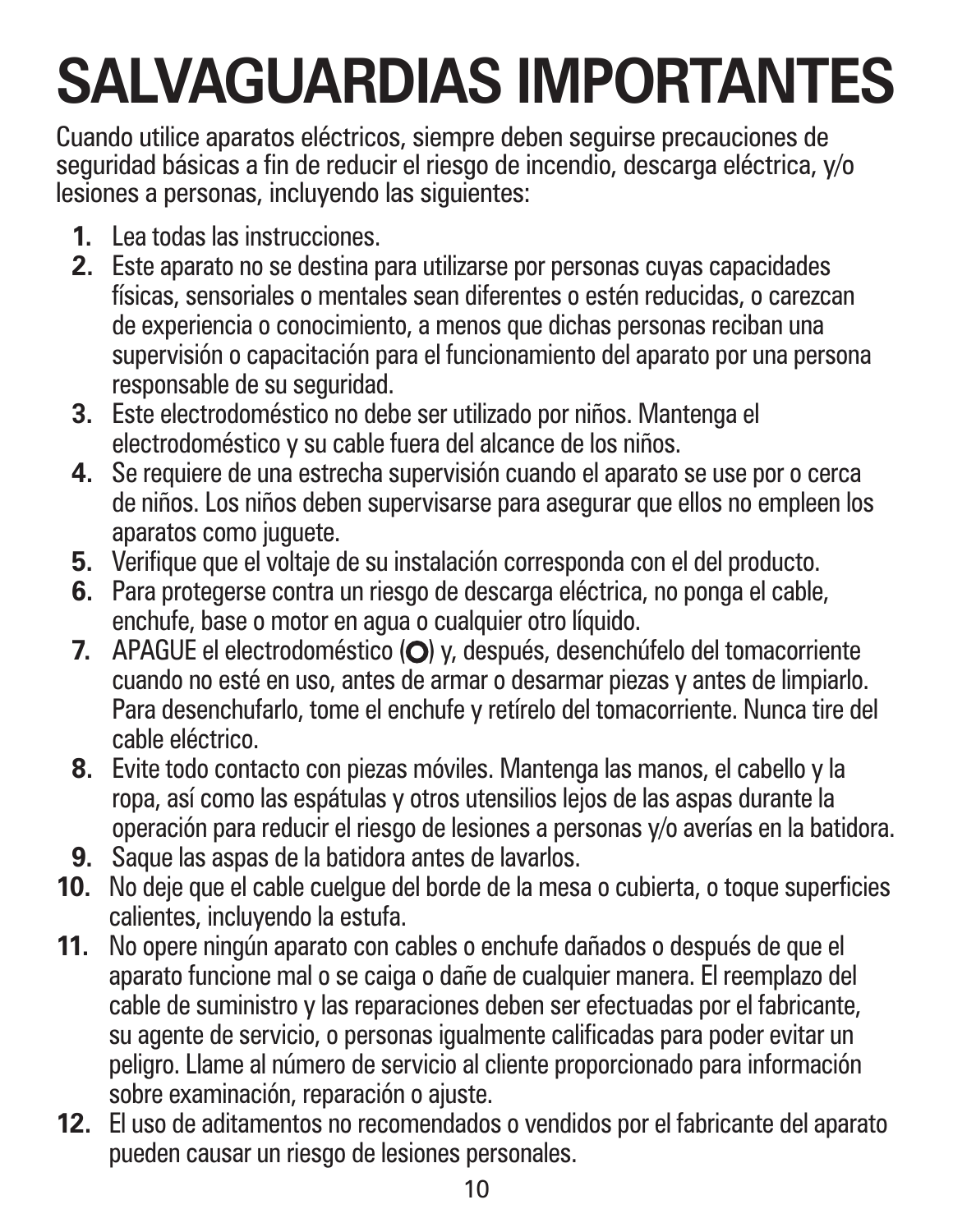- **13.** No lo use en exteriores.
- **14.** No lo coloque sobre o cerca de un quemador caliente eléctrica o a gas, o dentro de un horno caliente.
- **15.** Verifique que el artefacto esté OFF (O/apagado) antes de enchufar el cable en el tomacorriente. Para desconectar, gire el control a OFF (O /apagado), luego quite el enchufe del tomacorriente. Para desconectarlo, agarre el enchufe y retire del tomacorrientes. Nunca tire el cable de alimentación.
- **16.** No use el aparato para otro propósito que no sea para el que fue hecho.
- **17. ¡PRECAUCIÓN!** A fin de evitar un riesgo debido a la reconfiguración inadvertida de la protección térmica, este artefacto no debe recibir suministro mediante un dispositivo de derivación externo, como un temporizador, o conectarse a un circuito que la empresa de servicio regularmente activa y desactiva.

# **GUARDE ESTAS INSTRUCCIONES Otra información de seguridad para el cliente**

#### **Este aparato ha sido diseñado solamente para uso doméstico.**

A ADVERTENCIA Riesgo de Descarga Eléctrica: Este aparato es provisto con un enchufe polarizado (una pata más ancha) para reducir el riesgo de una descarga eléctrica. El enchufe embona únicamente en una dirección dentro de un tomacorriente polarizado. No trate de obviar el propósito de seguridad del enchufe modificándolo de alguna manera o utilizando un adaptador. Si el enchufe no entra completamente en la toma, invierta el enchufe. Si aún no entra, haga que un electricista reemplace la toma.

El largo del cable que se usa en este aparato fue seleccionado para reducir el peligro de que alguien se enganche o tropiece con un cable más largo. Si es necesario usar un cable más largo, se podrá usar un cable de extensión aprobado. La clasificación eléctrica nominal del cable de extensión debe ser igual o mayor que la clasificación nominal del aparato. Es importante tener cuidado de colocar el cable de extensión para que no se pliegue sobre el mostrador o la mesera en donde niños puedan tirar del mismo o tropezarse accidentalmente.

#### **PRECAUCIÓN Riesgo de Piezas en Movimiento.**

Para reducir el riesgo de lesiones personales, siempre desenchufe la batidora antes de colocar o quitar batidores.

#### **Información sobre vataje/potencia máxima**

La clasificación marcada de la batidora de mano está determinada por Underwriters Laboratories como el consumo de energía máximo estabilizado de la batidora de mano a alta velocidad bajo una condición de carga.

La potencia máxima es un promedio del vataje máximo que una batidora de mano puede consumir durante la operación inicial a alta velocidad.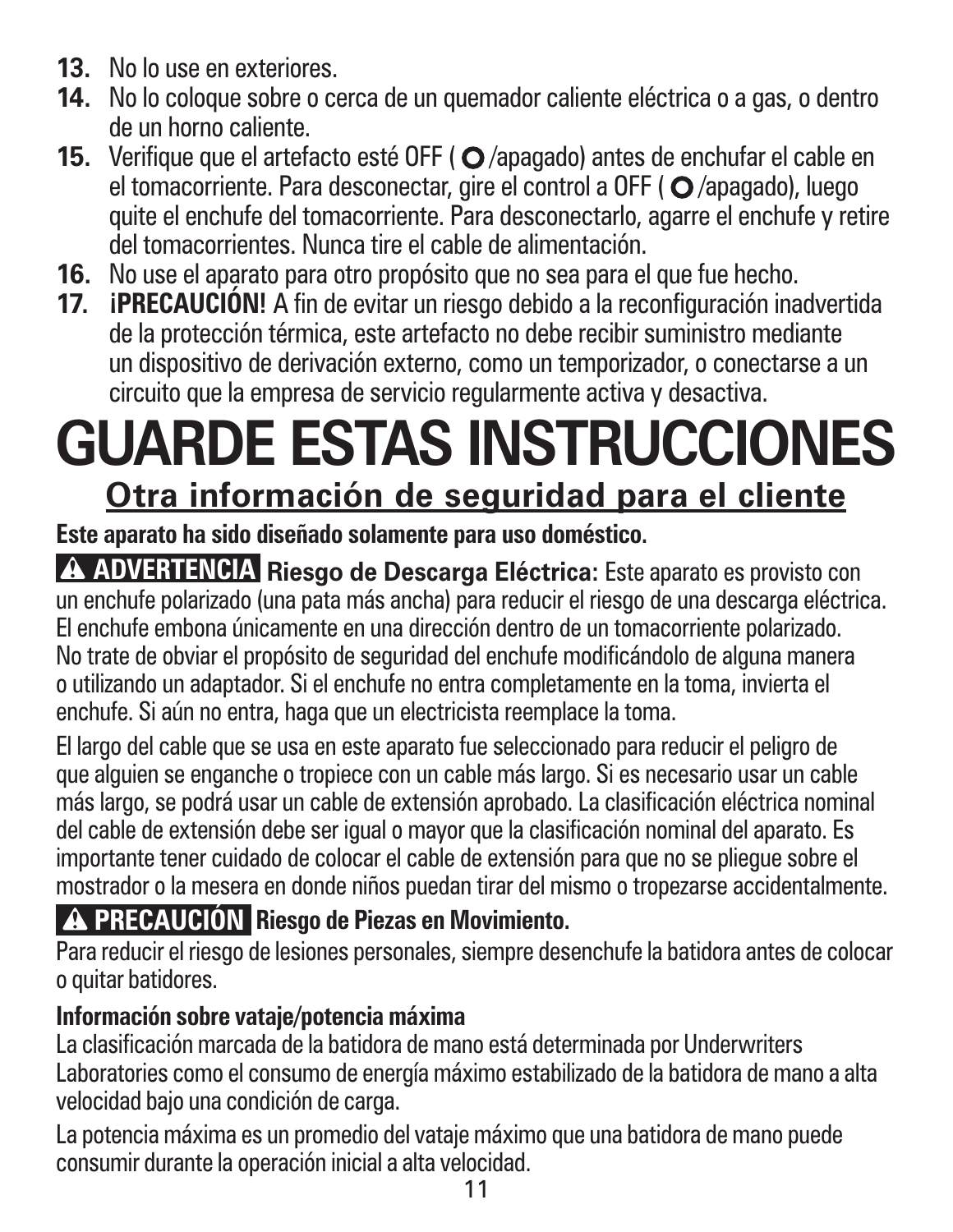# Piezas y características

**Antes de usarla por primera vez:** Lave las aspas en agua caliente jabonosa. Enjuáguelos y séquelos.

Para ordenar partes: EE. UU.: 1.800.851.8900 www.proctorsilex.com México: 800 71 16 100

- **1.** Control de velocidades ON/OFF
	- (encendido/apagado)
	- ( $I/O$ ) y expulsor
- **2.** Batidores
- **3.** Cuerpo de la batidora
- **4.** Bowl Rest™ (soporte de tazón)

### Cómo usar su batidora de mano

- **1.** Asegúrese que la batidora esté desenchufada y OFF (O/apagado). Introduzca los batidores en los orificios adecuados ubicados en la parte inferior. Presione para trabe en su lugar.
- **2.** Enchufe la batidora en el tomacorriente. Baje los batidores en el tazón con los ingredientes.
- **3.** Mueva el control de velocidad a la velocidad deseada, comenzando en 1 y aumentando la velocidad según sea necesario.

#### **Guía general de mezclado**

|   | VEL. 5   FUNCIÓN                                                                                 |
|---|--------------------------------------------------------------------------------------------------|
|   | OFF (O/apagado) y/o Eject (expulsión)                                                            |
|   | Velocidad LOW (baja) para<br>incorporar o mezclar ingredientes<br>secos, muffins o panes rápidos |
| 2 | Para mezclar manteca y azúcar; la<br>mayoría de las masas de galletas                            |
| 3 | Velocidad MEDIUM (media) para<br>la mayoría de las mezclas de<br>pasteles                        |
| 4 | Glaceados y puré de papas                                                                        |
| 5 | Velocidad HIGH (alta) para batir<br>crema                                                        |

- **4.** Cuando haya terminado, gire el control de velocidad a OFF  $\overline{O}$  apagado) y desenchufe la batidora.
- **5.** Para expulsar los batidores, coloque el control de velocidades en la posición OFF (O/apagado), y luego presione directamente hacia abajo el botón del control de velocidades.

**NOTA:** Siempre desconecte la batidora antes de intentar remover los batidores.

#### **Bowl Rest™ (soporte de tazón)**

Utilice el Bowl Rest mientras agrega ingredientes o verifica una receta. Para usarlo, apague la batidora (O), luego coloque la batidora en el borde del tazón.

#### **NOTAS:**

- **•** Nunca use el Bowl Rest con la batidora encendida.
- **•** No utilice Bowl Rest en tazones para mezclar pequeños o plásticos.
- **•** No apoye los batidores contra el lado del tazón.

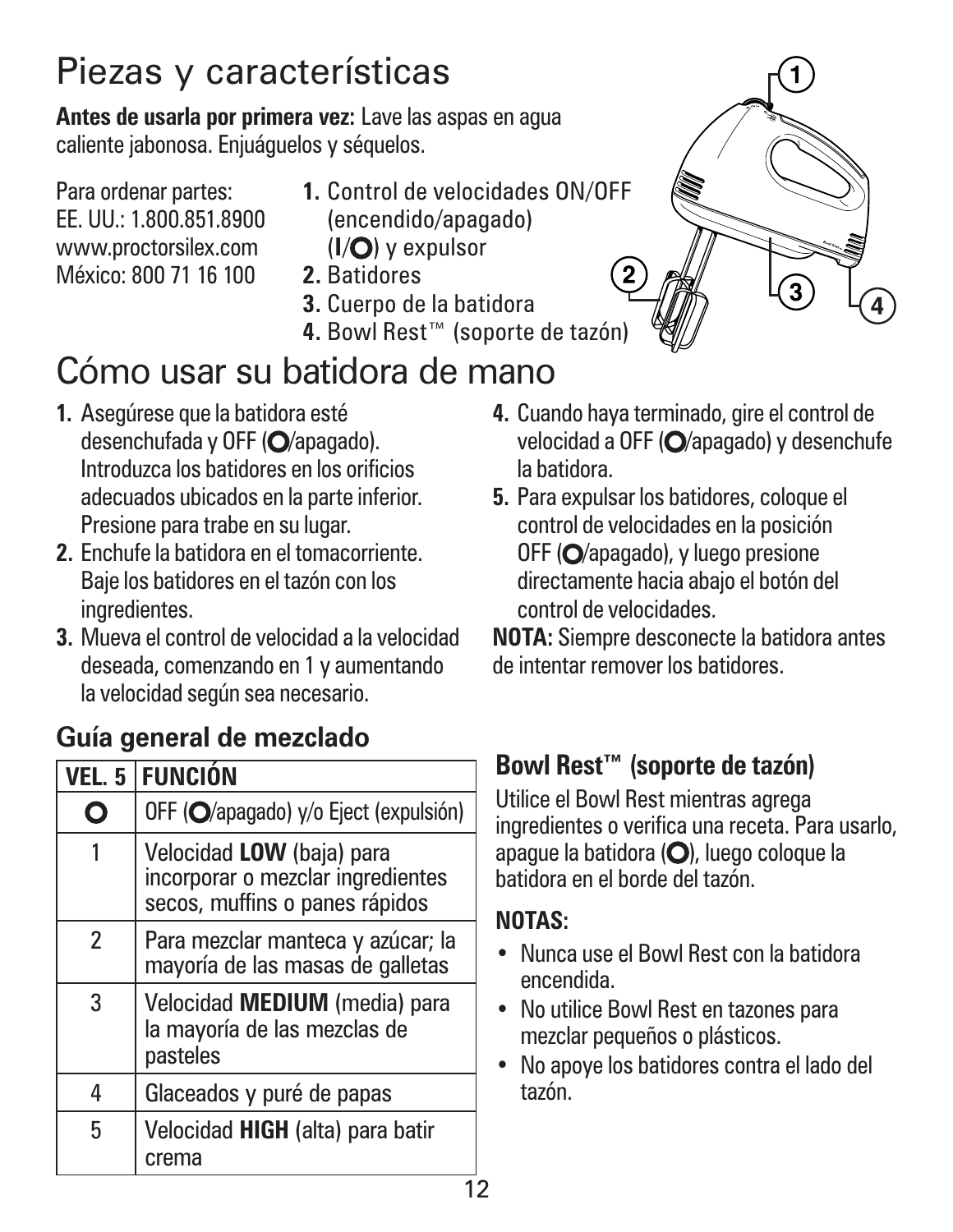# Cuidado y limpieza

w **ADVERTENCIA Riesgo de Descarga Eléctrica.** Desconecte el cable de la toma antes de limpiar. No sumerja la batidora, cable o enchufe en ningún líquido.

- **1.** Asegúrese de que la batidora esté desenchufada antes de limpiarla.
- **2.** Lave los accesorios con agua caliente jabonosa. Enjuague y seque. O bien, lave en lavavajillas, solo en la rejilla superior. NO use la configuración "SANI" al lavarlos en el lavavajillas. Las temperaturas del ciclo "SANI" podrían dañar su producto.
- **3.** Limpie la carcasa con un paño suave y húmedo o una esponja y luego séquela. Si necesario, use un limpiador no abrasivo.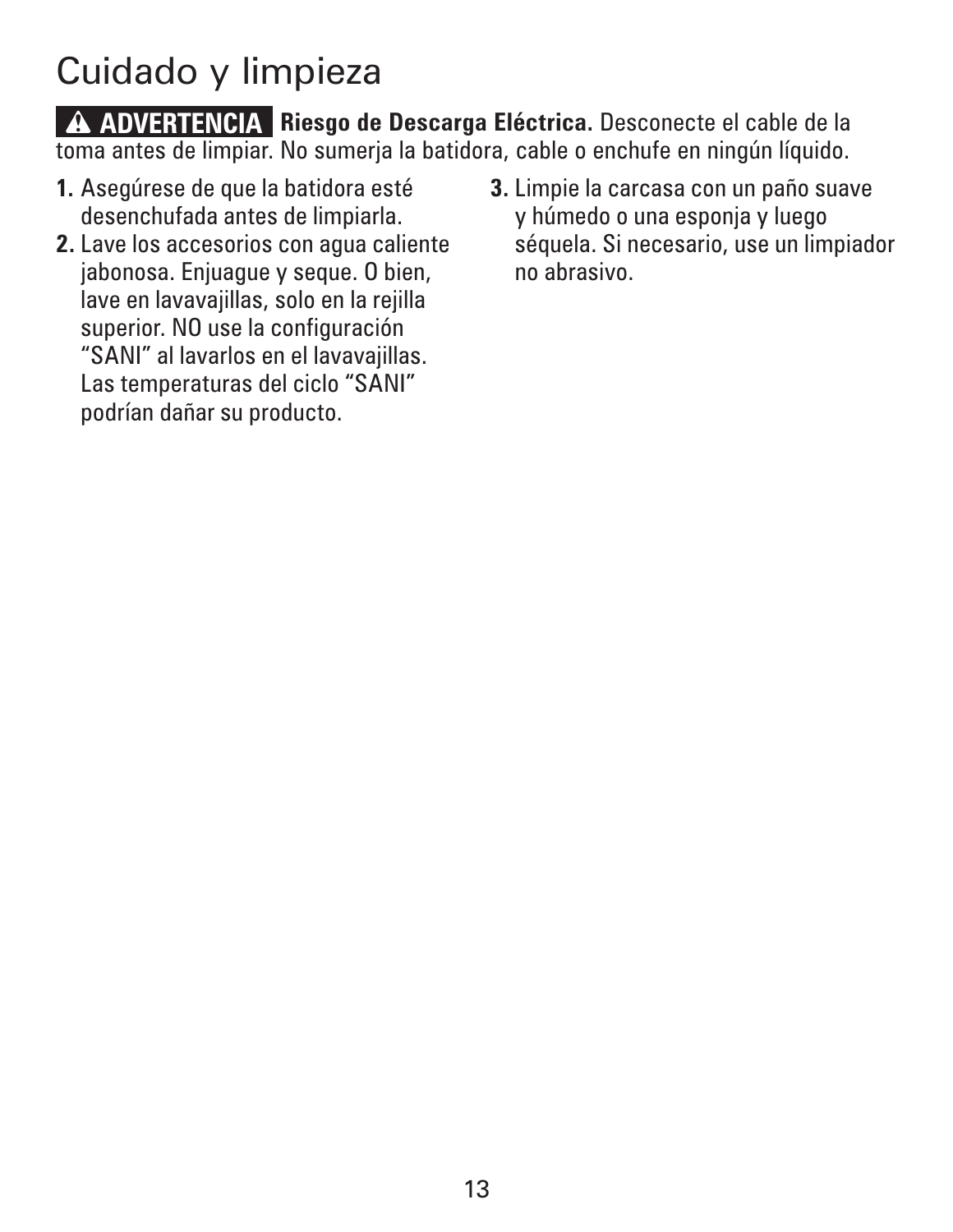# proctorsilex

**Grupo HB PS, S.A. de C.V. Monte Elbruz No. 124 - 401 Col. Polanco V Sección, Miguel Hidalgo Ciudad de México, C.P. 11560**

## **GARANTÍA PARA PRODUCTOS COMPRADOS EN MÉXICO**

PRODUCTO: MARCA:  $\vert$  MODELO:

Grupo HB PS, S.A. de C.V. cuenta con una Red de Centros de Servicio Autorizada, por favor consulte en la lista anexa el nombre y dirección de los establecimientos en la República Mexicana en donde usted podrá hacer efectiva la garantía, obtener partes, componentes, consumibles y accesorios; así como también obtener servicio para productos fuera de garantía. Para mayor información llame al: **Centro de Atención al consumidor: 800 71 16 100** 

Grupo HB PS, S.A. de C.V. le otorga a partir de la fecha de compra:

#### **GARANTÍA DE 3 AÑOS.**

#### **COBERTURA**

- Esta garantía ampara, todas las piezas y componentes del producto que resulten con defecto de fabricación incluyendo la mano de obra.
- Grupo HB PS, S.A. de C.V. se obliga a reemplazar, reparar o reponer, cualquier pieza o componente defectuoso; proporcionar la mano de obra necesaria para su diagnóstico y reparación, todo lo anterior sin costo adicional para el consumidor.
- Esta garantía incluye los gastos de transportación del producto que deriven de su cumplimiento dentro de su red de servicio.

#### **LIMITACIONES**

- Esta garantía no ampara el reemplazo de piezas deterioradas por uso o por desgaste normal, como son: cuchillas, vasos, jarras, filtros, etc.
- Grupo HB PS, S.A. de C.V. no se hace responsable por los accidentes producidos a consecuencia de una instalación eléctrica defectuosa, ausencia de toma de tierra, clavija o enchufe en mal estado, etc.

#### **EXCEPCIONES**

Esta garantía no será efectiva en los siguientes casos:

- a) Cuando el producto se hubiese utlizado en condiciones distintas a las normales. (Uso industrial, semi-industrial o comercial.)
- b) Cuando el producto no hubiese sido operado de acuerdo con el instructivo de uso.
- c) Cuando el producto hubiese sido alterado o reparado por personas no autorizadas por Grupo HB PS, S.A. de C.V. el fabricante nacional, importador o comercializador responsable respectivo.

El consumidor puede solicitar que se haga efectiva la garantía ante la propia casa comercial donde adquirió su producto, siempre y cuando Grupo HB PS, S.A. de C.V. no cuente con talleres de servicio.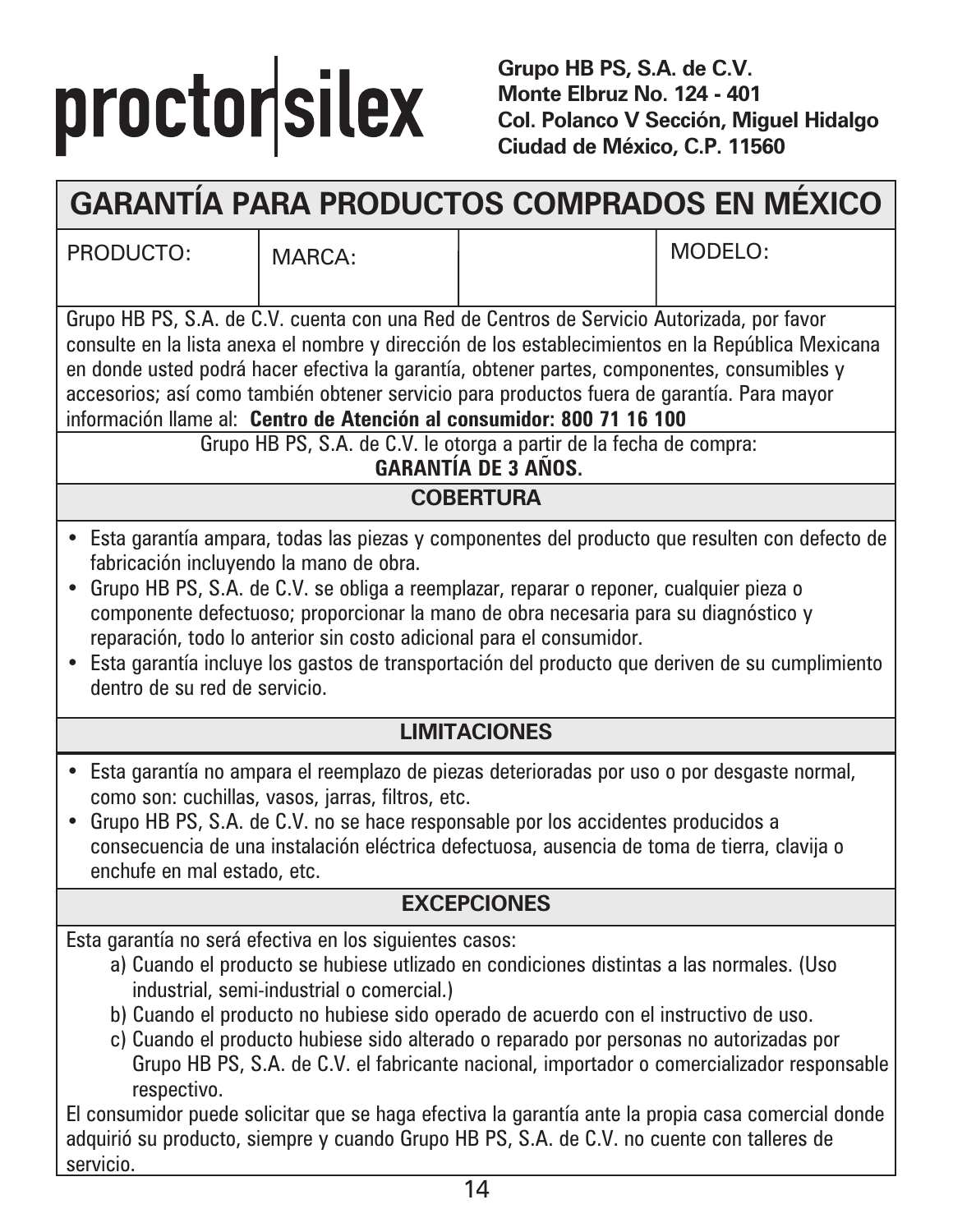#### **PROCEDIMIENTO PARA HACER EFECTIVA LA GARANTÍA**

- Para hacer efectiva la garantía, lleve su aparato al Centro de Servicio Autorizado más cercano a su domicilio (consulte la lista anexa).
- Si no existe Centro de Servicio Autorizado en su localidad llame a nuestro Centro de Atención al Consumidor para recibir instrucciones de como hacer efectiva su garantía.

| <b>FECHA DE</b><br><b>ENTREGA</b> | <b>SELLO DEL</b><br><b>VENDEDOR</b> | <b>QUEJAS Y SUGERENCIAS</b>                                                                                                                                                                                                                                        |
|-----------------------------------|-------------------------------------|--------------------------------------------------------------------------------------------------------------------------------------------------------------------------------------------------------------------------------------------------------------------|
| DÍA<br><b>MES</b><br>AÑO          |                                     | Si desea hacer comentarios o sugerencias con respecto<br>a nuestro servicio o tiene alguna queja derivada de la<br>atención recibida en alguno de nuestros Centros de Servicio<br>Autorizados, por favor dirigirse a:<br><b>GERENCIA INTERNACIONAL DE SERVICIO</b> |
|                                   |                                     | 800 71 16 100<br>Email: mexico.service@proctorsilex.com                                                                                                                                                                                                            |

#### CENTROS DE SERVICIO AUTORIZADOS

| Ciudad de México<br><b>ELECTRODOMÉSTICOS</b><br>Av. Plutarco Elias Cailes No. 1499<br>Zacahuitzco, Benito Juárez.<br>Ciudad de México, C.P. 09490<br>Tel: 55 5235 2323 | Nuevo León<br>FERNANDO SEPÚLVEDA REFACCIONES<br>Ruperto Martínez No. 238 Ote.<br>Col. Centro Monterrey, N.L., CP 6400<br>Tel: 81 8343 6700 |
|------------------------------------------------------------------------------------------------------------------------------------------------------------------------|--------------------------------------------------------------------------------------------------------------------------------------------|
| CASA GARCÍA                                                                                                                                                            | Jalisco                                                                                                                                    |
| Av. Patriotismo No. 875-B                                                                                                                                              | SERVICIOS DE MANTENIMIENTO CASTILLO                                                                                                        |
| Mixcoac. Benito Juárez.                                                                                                                                                | Garibaldi No. 1450 Ladrón de Guevara, Guadalaiara.                                                                                         |
| Ciudad de México, C.P. 03910                                                                                                                                           | Jalisco, C.P. 44660                                                                                                                        |
| Tel: 55 5563 8723                                                                                                                                                      | Tel: 33 3825 3480                                                                                                                          |

|  | <b>Características Eléctricas:</b> | <b>Tipos</b> | Modelo:      |
|--|------------------------------------|--------------|--------------|
|  | $120 V \sim 60 Hz$ 100 W           | M29          | 62507, 62509 |
|  | $120 V \sim 60 Hz$ 125 W           | M31          | 62515        |
|  |                                    |              |              |

**Los modelos incluídos en el instructivo de Uso y Cuidado pueden ir seguidos o no por un sufijo correspondiente a una o varias letras del alfabeto y sus combinaciones, separadas o no por un espacio, coma, diagonal, o guión. Como ejemplos los sufijos pueden ser: "Y" y/o "MX" y/o "MXY" y/o "Z".**